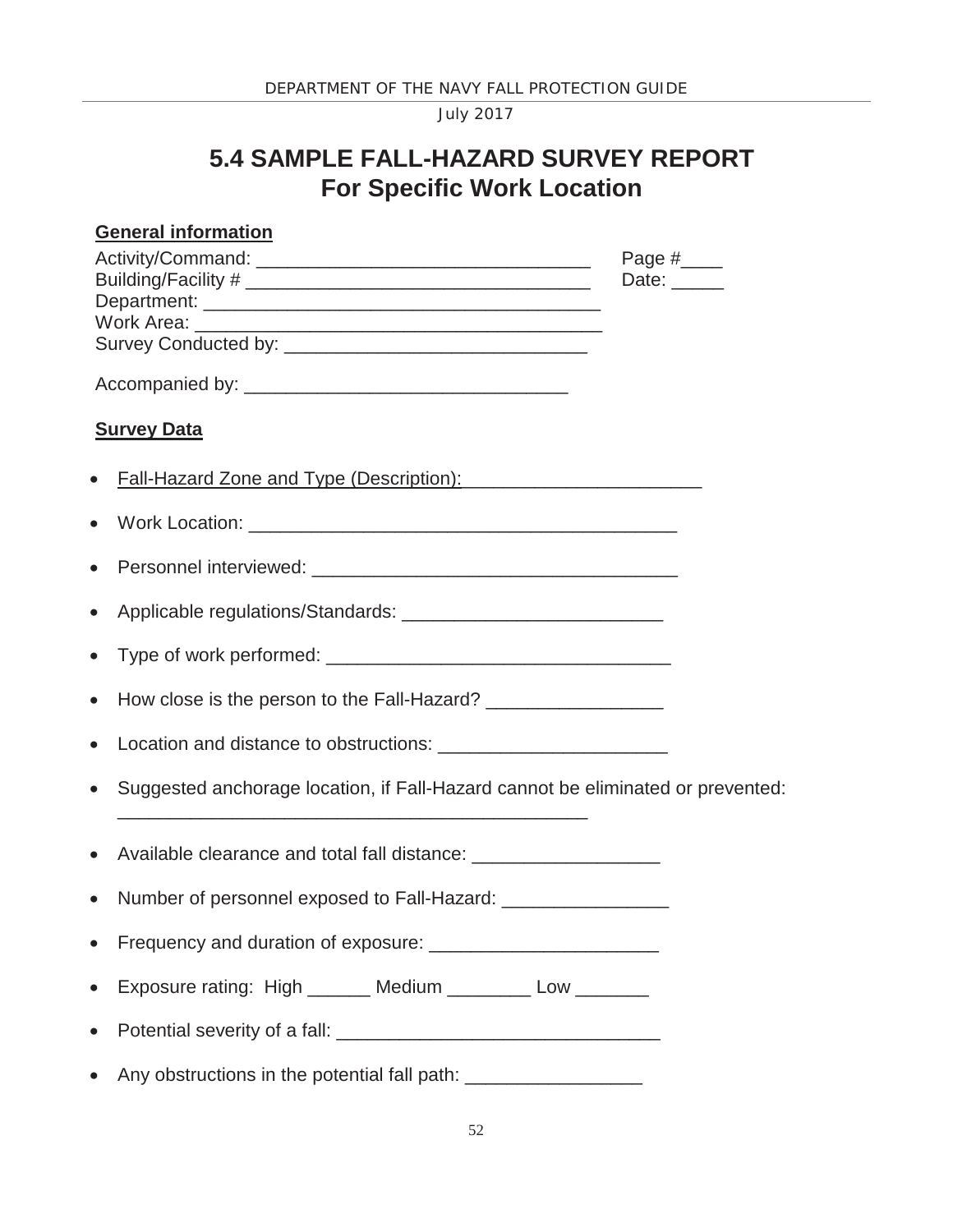## DEPARTMENT OF THE NAVY FALL PROTECTION GUIDE

## July 2017

| $\bullet$ |                                                                                                                                                                                                                                                                                                                                                                                                                                                                                                                                                                                                               |
|-----------|---------------------------------------------------------------------------------------------------------------------------------------------------------------------------------------------------------------------------------------------------------------------------------------------------------------------------------------------------------------------------------------------------------------------------------------------------------------------------------------------------------------------------------------------------------------------------------------------------------------|
| $\bullet$ | Any chance of slips trips and same level falls: Yes ____ No ____                                                                                                                                                                                                                                                                                                                                                                                                                                                                                                                                              |
| $\bullet$ |                                                                                                                                                                                                                                                                                                                                                                                                                                                                                                                                                                                                               |
| $\bullet$ |                                                                                                                                                                                                                                                                                                                                                                                                                                                                                                                                                                                                               |
|           | <b>Identify the presence of:</b>                                                                                                                                                                                                                                                                                                                                                                                                                                                                                                                                                                              |
|           | ٠<br>п<br>п<br>ш<br>Any electrical/Chemical/RF Transmitter hazards: _______<br>ш<br>Sharp objects: <b>contract of the contract of the contract of the contract of the contract of the contract of the contract of the contract of the contract of the contract of the contract of the contract of the contract of th</b><br>ш<br>٠<br>٠<br>ш<br>Other maintenance work environment/issues: __________<br>ш                                                                                                                                                                                                    |
|           | <b>Suggested Fall Protection Solutions:</b><br>Select two of the following probable solutions<br>Guardrails ____________<br>Safety nets _____________<br>Fall-arrest system _______________<br>Travel Restraint system ____________<br>Work positioning system _____________<br>п<br>Horizontal lifeline system/Single anchor vertical lifeline _______<br>п<br>Aerial lift equipment/work platforms ______________<br>ш<br>Warning line system/Designated Area Method<br>ш<br>Climbing Ladder Fall-Arrest System ____________<br>ш<br>Raising/lowering devices _____________<br>п<br>Covers ________________ |

If fall-arrest/restraint/work positioning/Horizontal lifeline/Single Anchor Vertical Lifeline system is selected:

- Anchorage(s) location (if any): \_\_\_\_\_\_\_\_\_\_\_\_\_\_\_\_\_\_\_
- Can rescue be performed if required: \_\_\_\_\_\_\_\_\_\_\_\_
- Type of rescue: \_\_\_\_\_\_\_\_\_\_\_\_\_\_\_\_\_\_\_\_\_\_\_\_\_\_\_\_\_\_